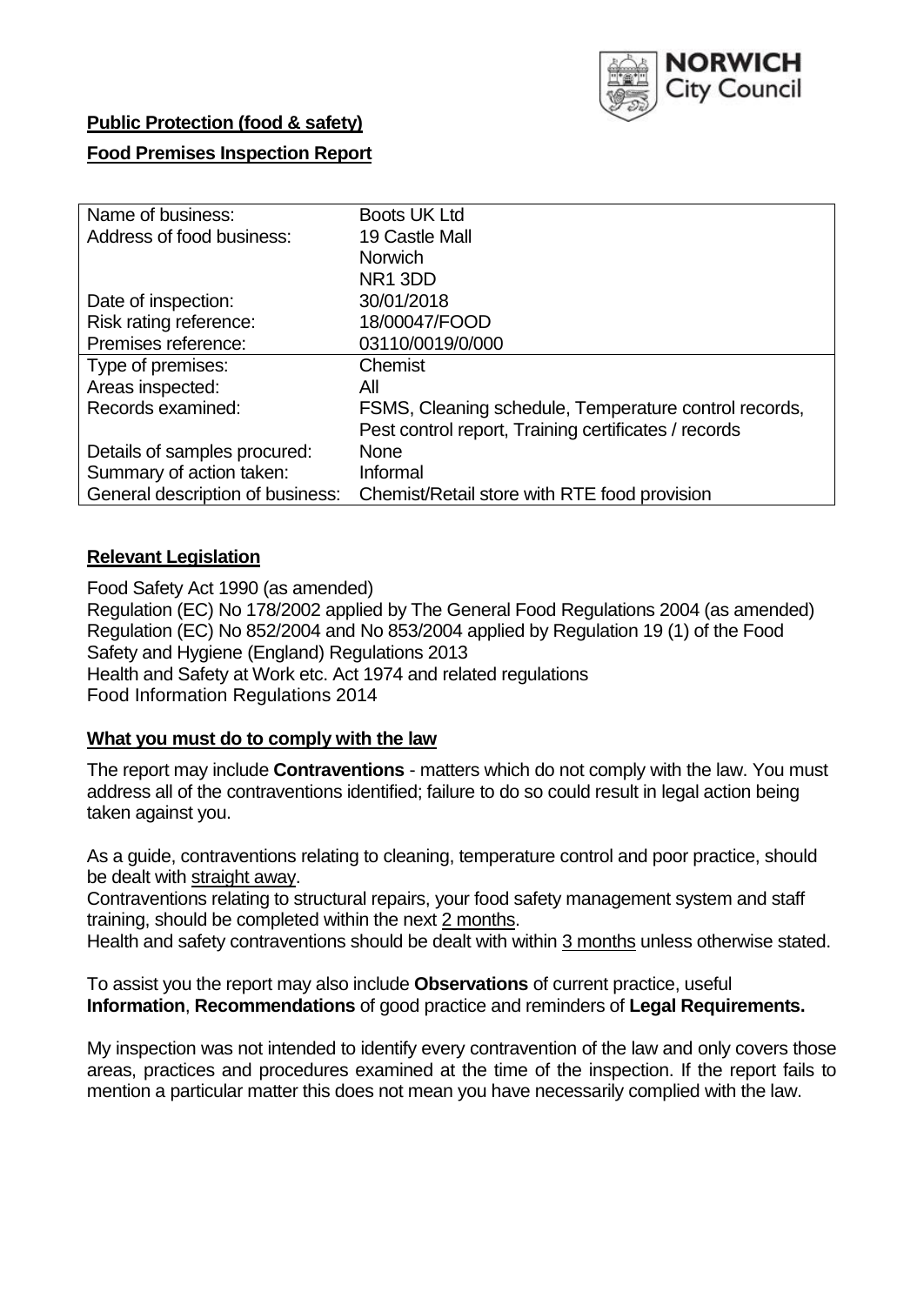# **FOOD SAFETY**

#### **How we calculate your Food Hygiene Rating:**

The food safety section has been divided into the three areas which you are scored against for the hygiene rating: 1. food hygiene and safety procedures, 2. structural requirements and 3. confidence in management/control procedures. Each section begins with a summary of what was observed and the score you have been given. Details of how these scores combine to produce your overall food hygiene rating are shown in the table.

| <b>Compliance Area</b>                     |          |    |           | <b>You Score</b> |                |    |           |    |                |  |  |
|--------------------------------------------|----------|----|-----------|------------------|----------------|----|-----------|----|----------------|--|--|
| Food Hygiene and Safety                    |          |    | 0         | 5                | 10             | 15 | 20        | 25 |                |  |  |
| <b>Structure and Cleaning</b>              |          |    | 0         | 5.               | 10             | 15 | 20        | 25 |                |  |  |
| Confidence in management & control systems |          |    | 0         | 5                | 10             | 15 | 20        | 30 |                |  |  |
|                                            |          |    |           |                  |                |    |           |    |                |  |  |
| <b>Your Total score</b>                    | $0 - 15$ | 20 | $25 - 30$ |                  | $35 - 40$      |    | $45 - 50$ |    | > 50           |  |  |
| Your Worst score                           | 5        | 10 | 10        |                  | 15             |    | 20        |    | $\blacksquare$ |  |  |
|                                            |          |    |           |                  |                |    |           |    |                |  |  |
| <b>Your Rating is</b>                      | 5        | 4. | 3         |                  | $\overline{2}$ |    |           |    | $\overline{0}$ |  |  |

Your Food Hygiene Rating is 5 - a very good standard



# **1. Food Hygiene and Safety**

Food hygiene standards are high. You demonstrated a very good standard of compliance with legal requirements. You have safe food handling practices and procedures and all the necessary control measures to prevent cross-contamination are in place. Some minor contraventions require your attention. **(Score 5)**

### Contamination risks

**Observation** Contamination risks were controlled.

**Recommendation** Although the refrigerator temperatures were set correctly for the food on sale, some food was measured to be slightly above the required temperature, this was due to the food being placed too far forward on the shelf, moving the items further back into the refrigerator ensured the products were returned into safe limits.

#### Personal Hygiene

**Observation** I was pleased to see that standards of personal hygiene were high.

#### Temperature Control

**Recommendation** Measured temperatures of some packaged sandwiches were slightly higher than they should have been in one of the refrigerator units - Display